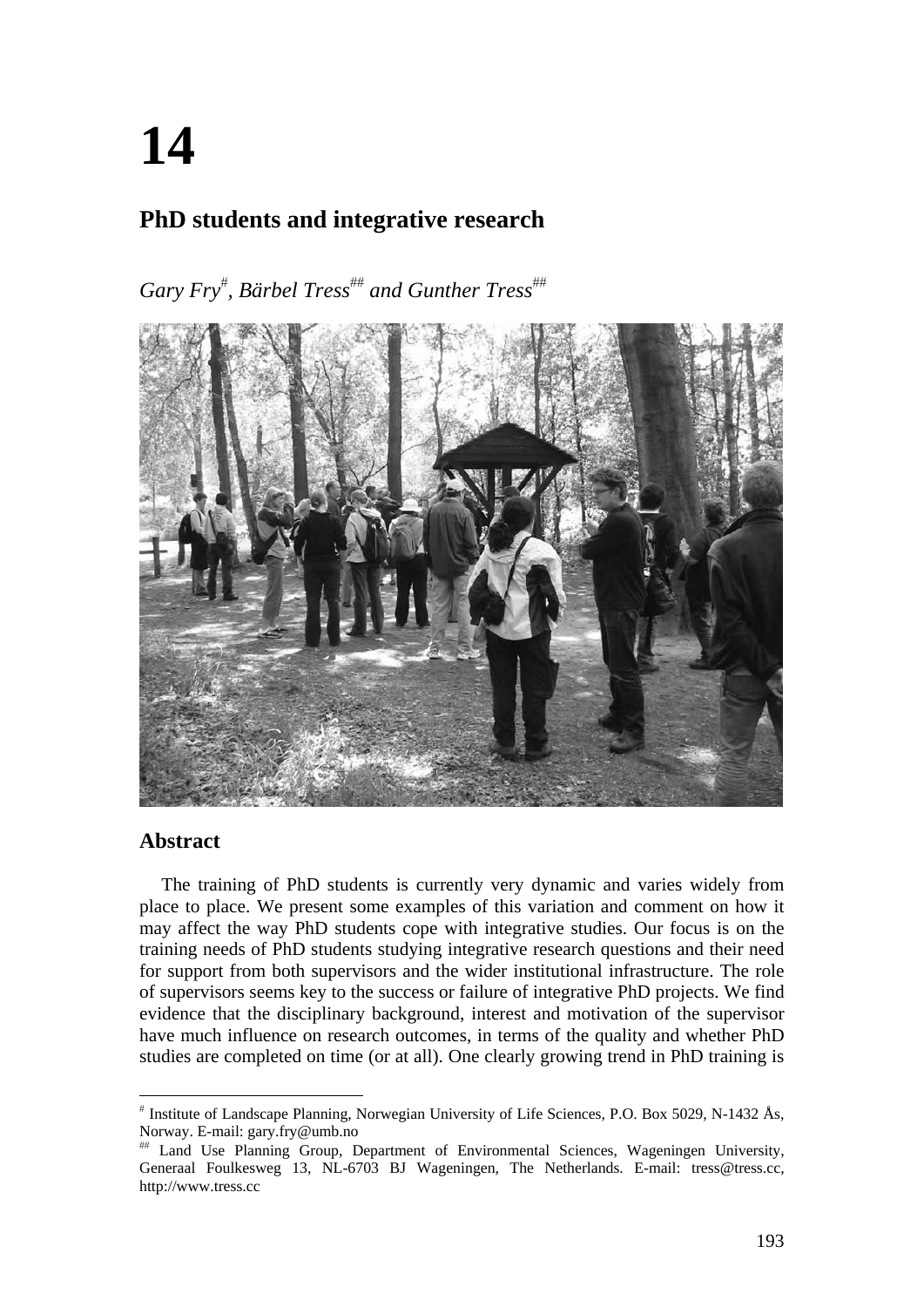the inclusion of coursework, and more recently the inclusion of training in transferable skills aimed at easing the flow of doctoral students into the wider job market since the majority of PhD students will not end up in academic appointments. PhD students represent major academic and financial investments and contribute to much of the original research in universities. To help PhD students we need to guide them through the many choices of method and theoretical approaches, a guide that builds on existing knowledge of what works and does not work under different conditions and one that results in the generation of new integrative knowledge.

**Keywords**: doctoral students; research training; interdisciplinary; transdisciplinary; supervision

## **Introduction: What is a PhD student?**

In many university departments it is the PhD students who do much of the research and scientific publication. It is also the PhD students who bring a youthful, challenging stimulus to departments. But what is a PhD student? We use the term PhD student to include all students registered for a doctoral degree, even though the title of the degree may vary between disciplines and universities. The PhD (Doctor of Philosophy) is the highest academic degree that can be awarded. It is a 'licence to teach' as a member of faculty and also implies that the holder of the degree has a command of the field of study (Phillips and Pugh 2000). If we try to refine the definition of a PhD student in more detail, we quickly find that this detail varies greatly between countries and between academic disciplines within countries (see Sadlak 2004). These differences appear to be getting less as both student mobility and international agreements smooth out such variation.

Today, most descriptions of PhD study programmes (as found on university web pages) include words to the effect that a PhD study should make a *significant contribution to the field of study* through *independent investigation*. A PhD study is, above all else, a research training. PhD students should be able to demonstrate their research skill through an independent contribution to the relevant knowledge culture. In a study of how experienced examiners assess PhD theses, Mullins and Kiley (2002) found that the development of skills and attitudes necessary for the student to operate as an independent researcher along with the production of an acceptable thesis were the goals of a PhD programme. The main characteristic of a good PhD thesis was scholarship, which examiners defined as originality, coherence and student autonomy. In addition, a well-argued, logical progression of ideas in the thesis was highly valued by examiners.

PhD students working on integrative (= interdisciplinary or transdisciplinary) research vary more than their disciplinary counterparts. These students may have any one of a wide range of subject backgrounds and sometimes have taken more than one education. In landscape research, we notice an increasing number of doctoral studies applying integrative research concepts. The range of student backgrounds in these studies may span from visual-perception studies to ecology, from landscape history to resource economics or from philosophy to hydrology. What they have in common is the aim of bridging disciplines to develop new and integrative knowledge. We raise the question of whether this is a realistic task for a PhD student? This is a fair and relevant question to ask, and one that may not always result in a positive answer. The science of integrative research is at a stage of development where we may not always be able to offer appropriate methods or underlying theory. Integrative projects can include a greater degree of insecurity and researchers face unexpected situations that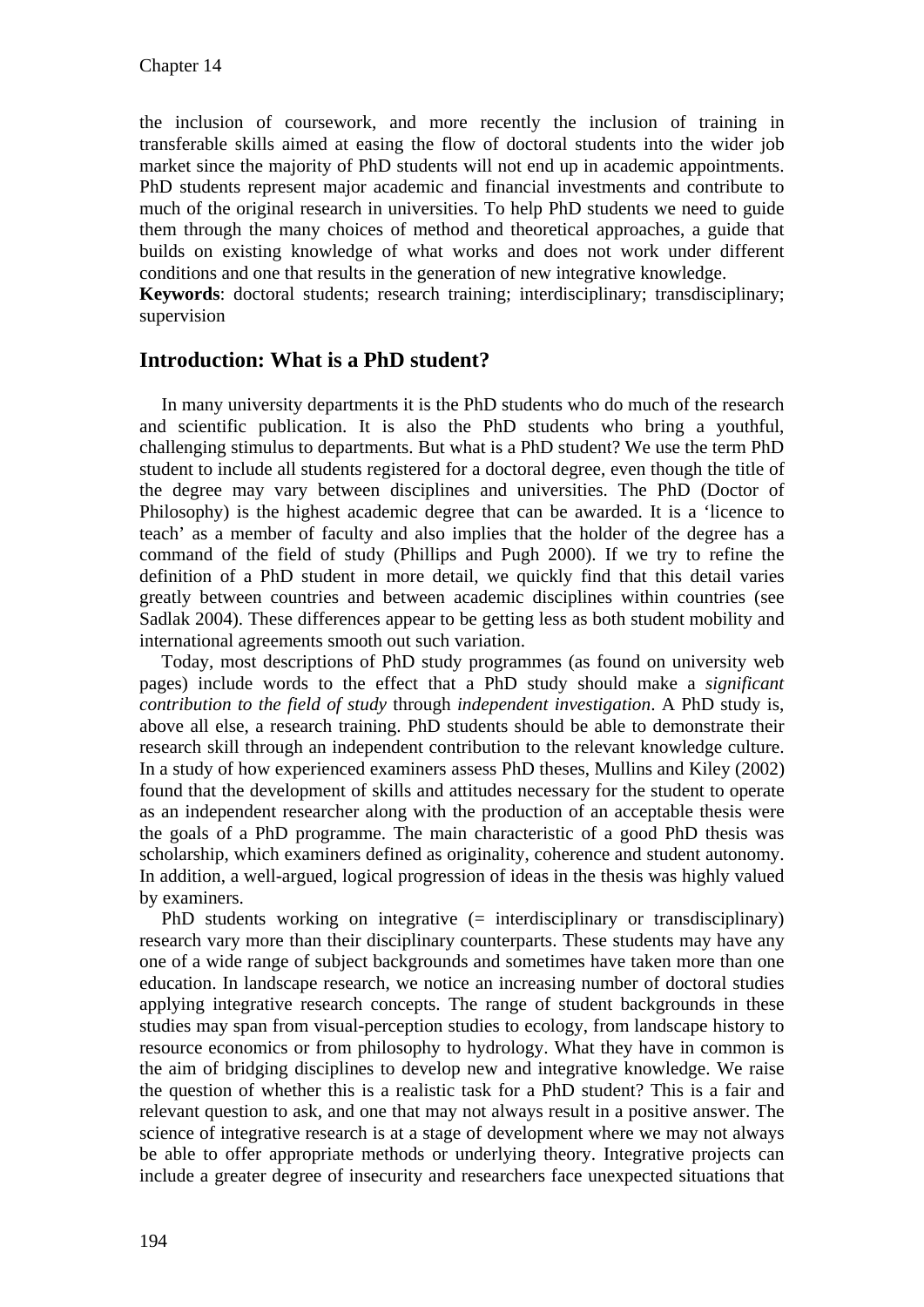are difficult to handle because of a general lack of experience with successful integration. In addition to needing robust research skills, integrative projects also require sound managerial and communicative abilities to facilitate the integration process. As a result, integrative research may not be the best choice for a research training (see also Golde and Gallagher 1999).

Are PhD students currently well suited to take on the challenges of integrative research? If not, then what type of training might they need to prepare them for this venture? The discussion about PhD students and integrative research is represented by opposing views concerning the role of students in integrative, especially transdisciplinary, research efforts (Fry 2001). In short, the debate centres on whether young researchers who are still learning research methods and background theory are the best people to undertake the challenge of integrative research. Some believe they are, arguing that they have not yet been immersed in disciplinary cultures and hence will be more open to integration. Others are more sceptical, and feel that PhD students lack research experience and especially of working in depth, often at the edge of knowledge. These factors make it difficult and often impossible to achieve a high level of integration at anything more than superficial level. Whichever of these views is correct, we have yet to see, time will tell. In the meantime, we should try to learn from the many PhD students around the world deeply involved in different aspects of integrative research. Studying their progress may provide us with very valuable information on what works and what does not in different contexts.

In this chapter we address some of the current trends and challenges of a doctoral study in general and in integrative research in particular. We start with introducing the changing profile of PhD students before reporting on different cultures of PhD supervision. Following this we discuss education needs for integrative research as well as career perspectives and needs for transferable skills for a life after the PhD. We close with a brief checklist for PhD students to increase their awareness of the many important decisions that will arise during the course of a PhD study in integrative research.

## **The changing profile of the PhD student**

In most countries, the number of new doctoral students in science and engineering is increasing (see Figures 1 and 2). However, the exact number of doctoral students is unknown because there is no central register. National research councils estimate figures based on the number of completed PhD projects. For instance, Germany has about 100,000 - 150,000 doctoral students, UK 100,000, France 66,000, Italy 25,000, Austria 15,000 and Greece 7,500. The characteristics of these PhD students vary greatly from place to place as does the nature of their training. The working conditions, size of grant, gender bias and age of research students all vary considerable from country to country (see Sadlak 2004; Eurodoc and Science Next Wave 2005).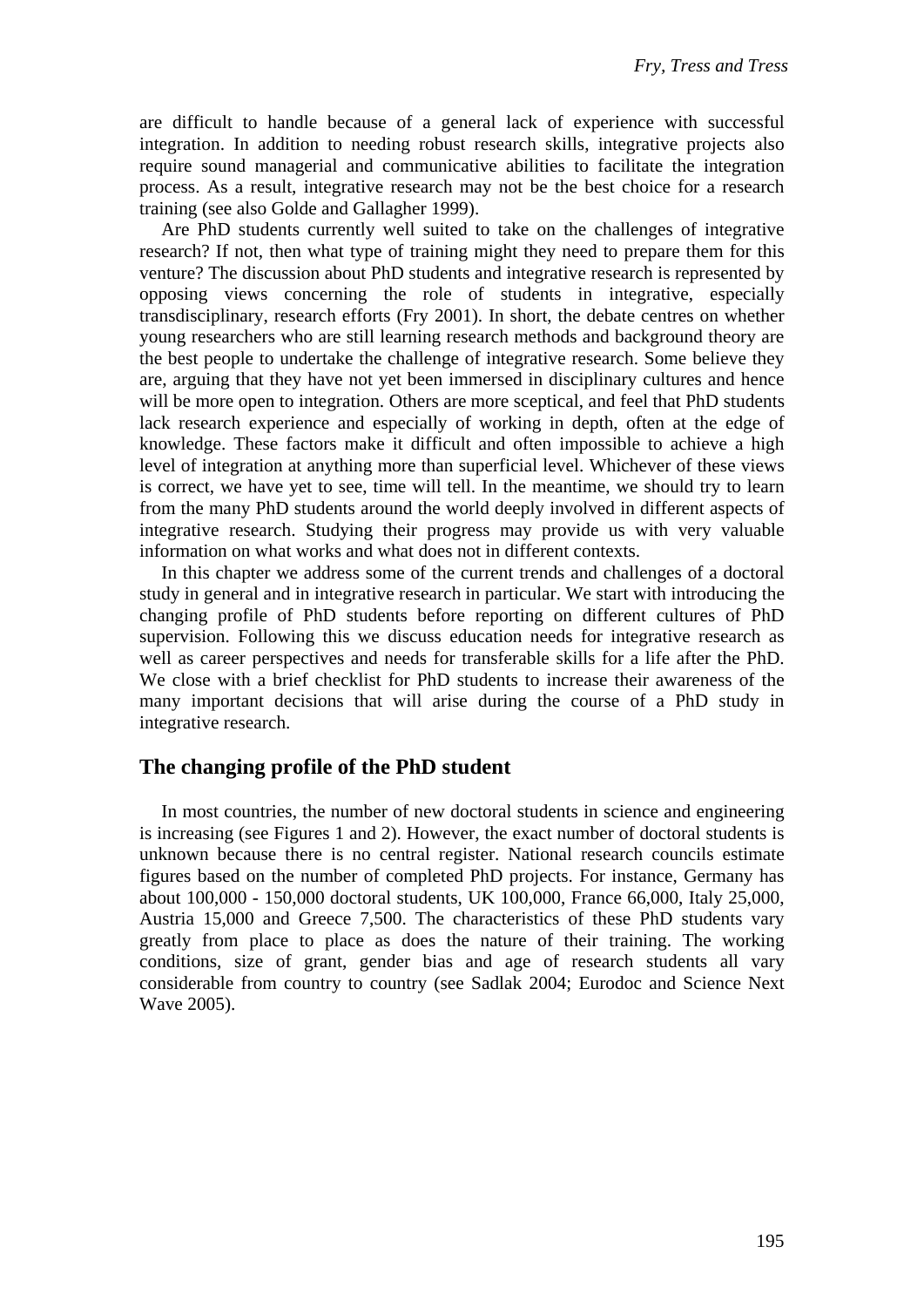

Figure 1. New PhDs per thousand population aged 25-34 in 2001 (Source: European Commission 2003a)



Figure 2. Annual average growth rates (%) in new PhDs in selected countries between 1998 and 2001 (Source: European Commission 2003a)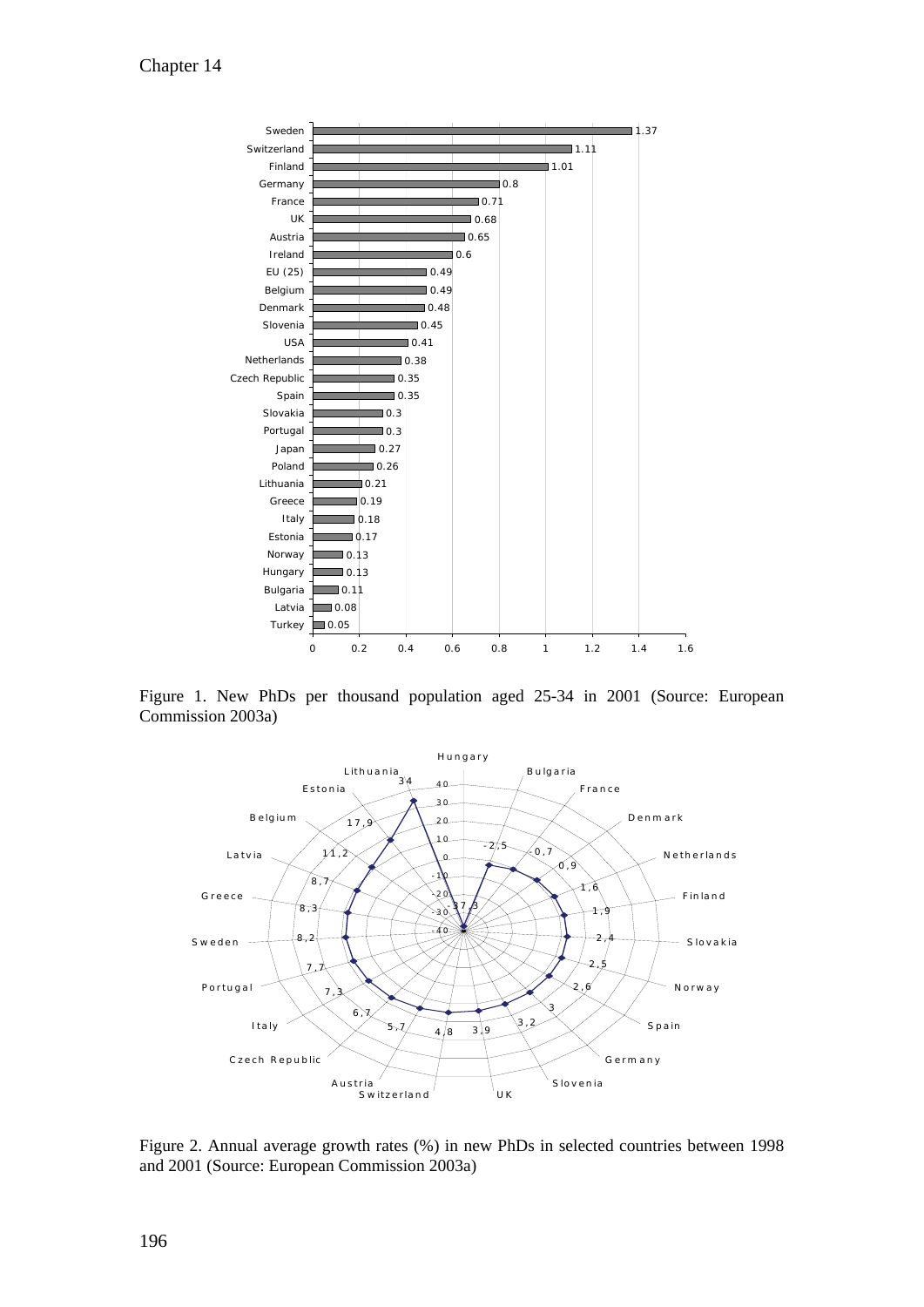#### **Gender issues**

The proportion of PhD students who are women is increasing in most subjects. In Scandinavia, this has resulted in ca 50% of all PhD students being female. In many subject areas, women now dominate the recruitment statistics for PhD studentships but are still to make a major contribution in the typical male-dominated subjects such as physics, engineering and computing. The relatively low proportion of female university staff (European average of ca 30%, see European Commission 2003b) is even lower at senior and professor levels in most faculties (European average ca 14%, http://europa.eu.int/comm/research/science-society/women/wssi/downindi\_en.html).

This demonstrates that the process of equality is difficult to achieve and progresses only very slowly. There has been a heated debate on the most effective ways to alter this situation, such as fast-track posts for women researchers, special grants to help women stay in academia at post-doctoral level and the establishment of female-only professorships. It is too early to generalize from the results of these experiments but there is evidence that they are having some success even though it will take a long time before such measures work through to senior academic appointments (see also http://www.eurodoc.net/workgroups/gender/index.php). As there is no central registration, we do not have figures on the proportion of female PhD students in landscape research, but at PhD courses they are often in the majority.

#### **Payment and infrastructure**

In the UK, PhD students receive a grant of ca.  $\in$ 13,500 per year and in Germany it is about the same. This is in sharp contrast to Scandinavia, which pays PhD students an average of ca.  $\epsilon$ 30,000 per year (see Table 1 for net monthly income of PhD students in selected countries). But the differences do not stop at money, they also include differences in the status and infrastructure afforded PhD students, as well as in their role in departmental and university life. Depending on country, type of grant and university, PhD students may have the status of an employee, which usually covers social rights to the standards of every worker in that country (for instance in The Netherlands and Scandinavia), or they may have student status, which lacks many of these social rights. Such differences are of significance for the success of integrative projects since these make higher demands for institutional support measures. In universities where PhD students have serious financial worries and low status, it may be more difficult to obtain the resources necessary to support integrative teams, e.g. through regular meetings, networking etc. However, a large involvement of PhD students in a department through high teaching loads and other departmental duties may not always benefit the research training.

| Country        | EUR  | Country     | <b>EUR</b> |
|----------------|------|-------------|------------|
| Belgium        | 1500 | Norway      | 3050       |
| Denmark        | 1650 | Portugal    | 980        |
| France         | 1250 | Russia      | 50         |
| Germany        | 1000 | Slovenia    | 800        |
| Hungary        | 315  | Spain       | 850        |
| <b>Ireland</b> | 700  | Sweden      | 1800       |
| Italy          | 840  | Switzerland | 3000       |
| Netherlands    | 1300 | UK          | 1000       |

Table 1. Net monthly income of doctoral students in selected countries in 2003 (Source: Eurodoc, www.eurodoc.net)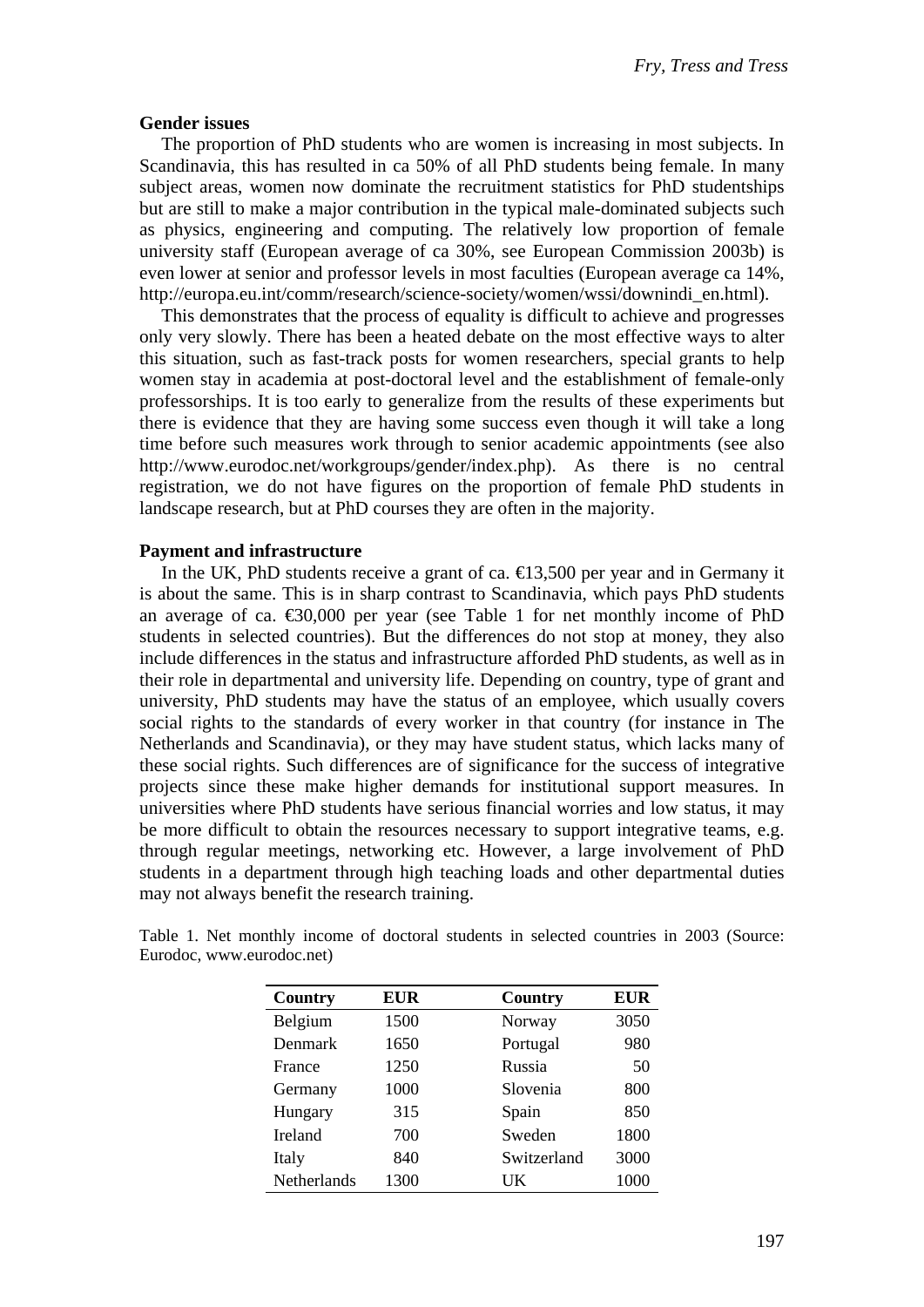#### **Completion of a PhD study**

There are many geographical and disciplinary differences in every aspect of completing a PhD study from the age of students completing, the percentage completing, the form of thesis and the proportion of students going on to academic careers. Some countries such as the UK tend to have earlier starting and finishing ages than most of Europe. English students can start a PhD study with a Bachelor's degree and complete their PhD by the time they are 24. This is less common now than earlier, and students are urged to take a Master's degree in their specialized area first. On average, students start their PhD study in the UK at the age of 24 and end around 28. In Italy they start around 26.5 years and in Germany and Austria around 28 (Eurodoc and Science Next Wave 2005). As in the USA, it is becoming more and more common in Europe to have taken one's Bachelor's degree in one university, Master's in another and PhD in a third.

How long it takes to achieve a PhD also varies greatly between countries and disciplines. In a report from the Eurodoc project (Eurodoc: Gathering of Evidence and Development of a European Supervision and Training Charter) there was clear evidence that the three- to four-year PhD study was becoming the standard throughout Europe as far as financing and registration are concerned. Most PhD theses are completed the year following the formal deadline; average completing time for PhD students in Austria and UK is three years and eight months; also in Germany and Italy completion time is between three and four years. Average length for French PhD students is four years, in Spain four years and four months. Swedish students took longer averaging six years to complete but this is rapidly going down, a trend related to stricter rules governing PhD studentships that are only financed for a maximum of four years. The Netherlands is slowly moving away from the concept of the PhD being a 'lifetime project' with students taking up to ten years to complete. At present, only 12% of PhD students in The Netherlands finish within the four years they are employed as doctoral students (Eurodoc and Science Next Wave 2005).

A British study on completion of PhD students revealed that financial support from a research council has no significant effect on completion rates, but the subject area does, with arts and languages having lower, and science and engineering having higher completion rates than the social sciences (Booth and Satchell 1995). Van Ours and Ridder (2003) found that the time taken for graduate education was an important indicator for completion rates of a PhD student. Students who are likely to take a long time to graduation are also more likely to drop out. Drop-out rates are in general difficult to determine and vary a lot between countries: France 35%, The Netherlands 25%, Spain up to 87%, and Italy 18%, which may be partly explained by the different status of a doctoral study in these countries (Eurodoc and Science Next Wave 2005).

#### **Format and assessment of PhD theses**

The format and assessment of a PhD thesis are also more variable than one might think. One of the biggest changes under way in the format of PhD theses is the move away from monographs to a collection of scientific papers. Some subject areas, particularly in the natural sciences, have, to a high degree, adopted the collection of papers as the standard format. Proponents argue that the currency of research is the published paper and therefore it should be the aim of a PhD training to help students write and publish scientific papers. In other subject areas, such as the humanities, the monograph still dominates, and is often a more suitable medium. For those disciplines where publications are seen as a quality control criterion, examiners look favourably on theses that contain published or submitted papers. Acceptance in a reputable peer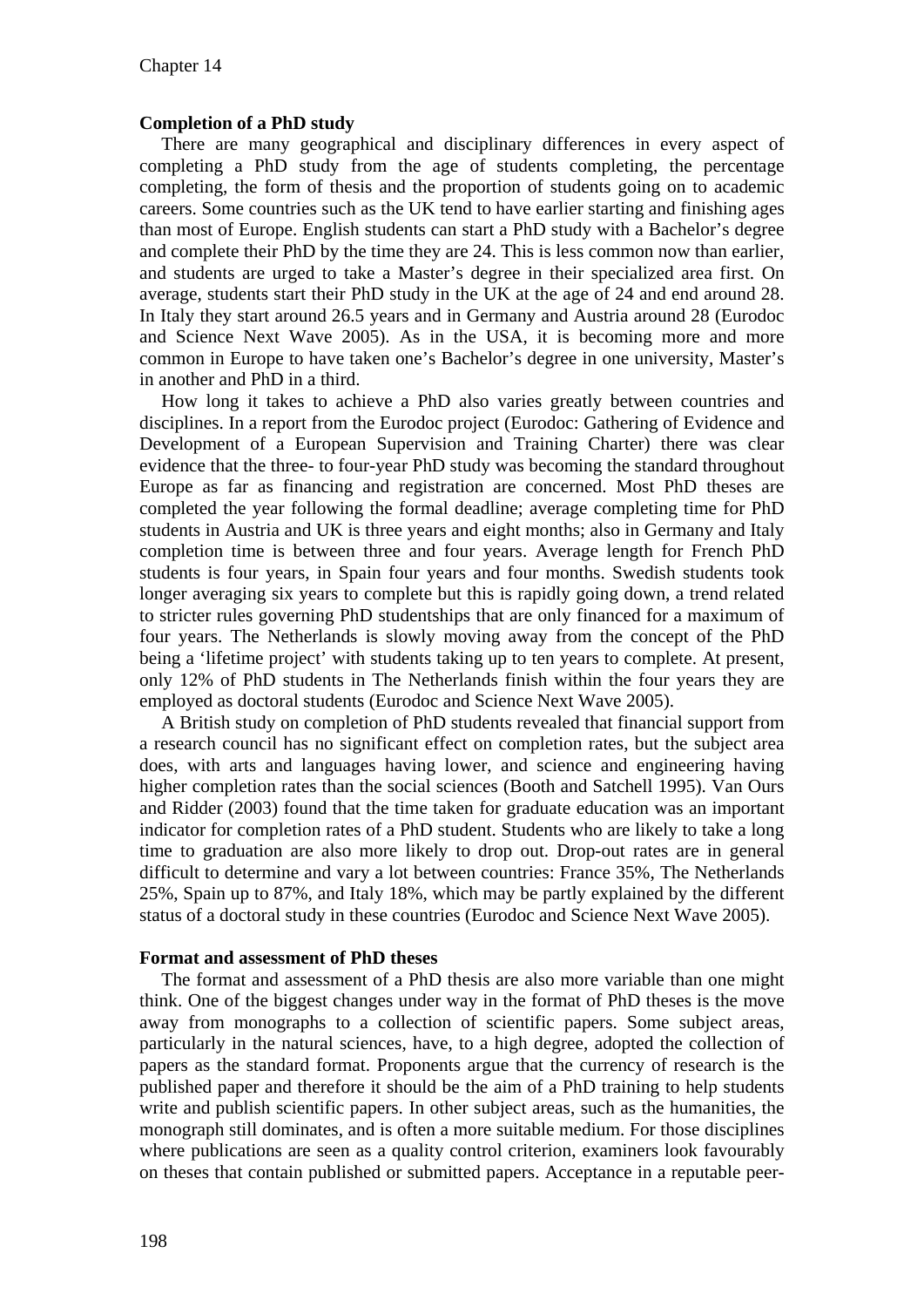reviewed journal is seen as a very positive sign by examiners (Mullins and Kiley 2002).

Another important difference in the assessment of PhD theses between disciplines relates to whether it is the text of the thesis (the product) that is being examined, or the student and the process towards development of a researcher (Demeritt 2004). Mullins and Kiley (2002) found that examiners from the humanities strongly held the belief that it is the text (as it stands) that is being examined. In contrast, they found that examiners from the sciences were more concerned with examining the student and his/her potential rather than the written thesis. This difference places different emphasis on the role of the oral examination; either as a defence of the written word or as an evaluation of the student as a potential researcher. These findings identify yet another area where the integrative PhD student can fall between opposing knowledge cultures leading to conflict and frustration. Where do we find examiners suited to judge the quality of integrative research? How can we combine the different assessment styles of the humanities and sciences in the appraisal of integrative research efforts? Being aware of the differences is a major step in coping with the differences. Much of this work and responsibility to ensure an equitable examination for integrative PhD theses will fall into the lap of the supervisor or supervisory team.

#### **The role of the supervisor**

The most controversial aspect of PhD training is the role of the supervisor. This role is yet another of the factors that vary considerably from country to country and from discipline to discipline. In the new code of practice for post-graduate degrees in the UK (Quality Assurance Agency for Higher Education 2004) we find the need for professional training for supervisors highlighted. The report recommends that PhD students are allocated at least one supervisor and that this person (a) is trained to supervise, and (b) has expertise in the field of the study. This will be a problem for integrative research where we need qualified supervisors not only in specific disciplines but also supervisors to guide students through the integration process. The lack of 'off the shelf' methods and a solid theoretical anchoring for integrative research intensifies the problem. The use of supervisory teams will be necessary to improve the support necessary to help PhD students through integrative studies.

#### **Disciplinary cultures and supervision**

One of the most detailed empirical investigations of PhD supervision is that by Cullen et al. (1993). In their 300-page-long report studying PhD supervision in Australia, they point to many significant disciplinary differences in PhD supervision. They found that little previous research has focused on the relationship between knowledge cultures and supervisory practice or styles. The evidence they were able to find identifies major differences in supervisory styles between the Arts and the Sciences based on the work of Whittle (1992). They found that the communication styles for the two knowledge cultures affects how academics perceive the purpose of supervision and hence how they supervise students. This results in different patterns of supervision, research output and expectations. Relationships between disciplinary cultures and supervision styles are shown in Table 2 (after Cullen et al. 1993). For integrative research, supervision styles are particularly relevant to PhD students, especially how different knowledge cultures perceive the degree to which a PhD education is a training in research methodology and how much a contribution to the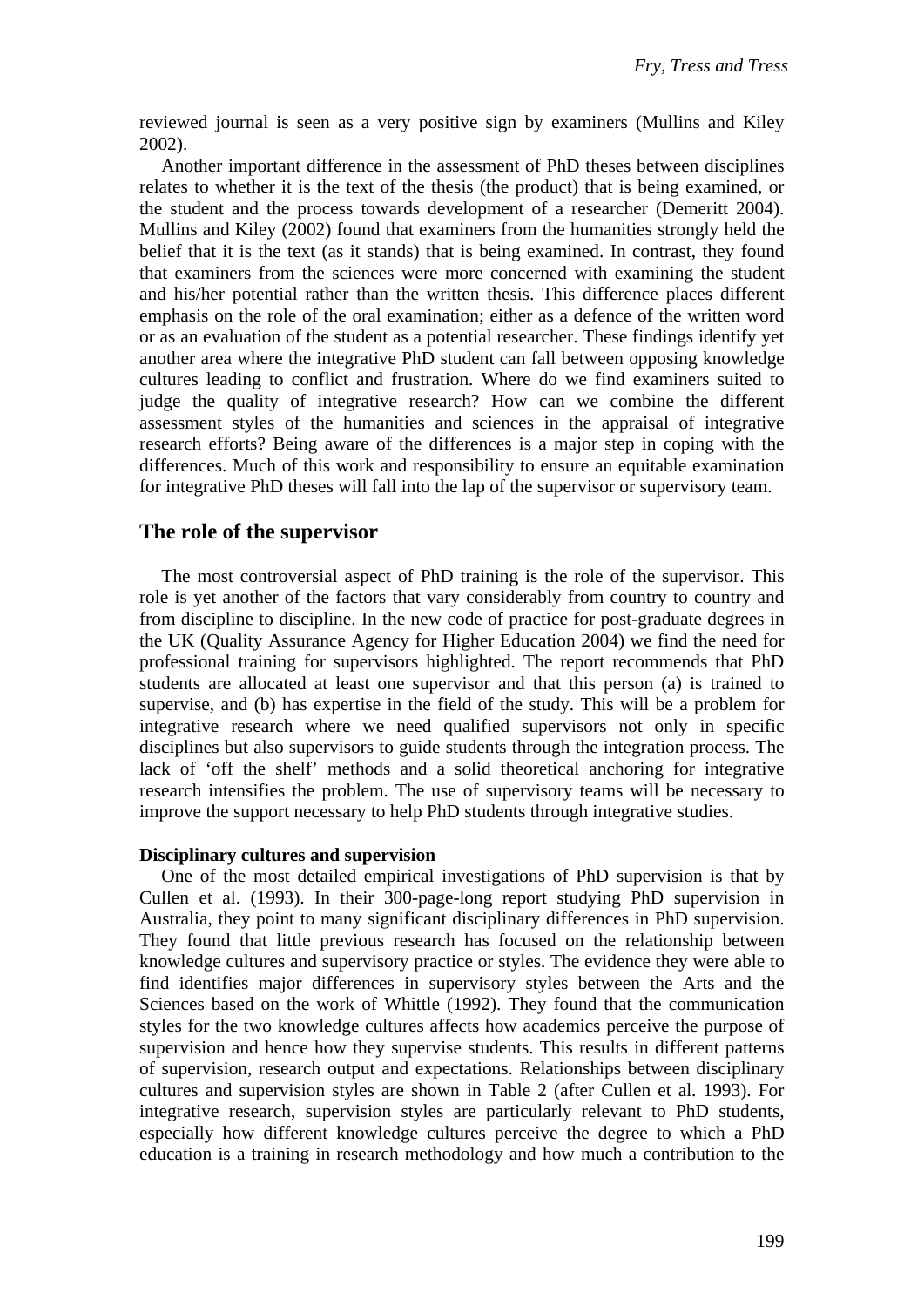relevant knowledge culture. These differences make crossing disciplinary boundaries in a PhD study especially vulnerable to misunderstandings and confusion.

The ways different disciplinary cultures result in different supervision styles may cause implicit or explicit resentment between student and supervisor when they do not share the same expectations of the student–supervisor relationship.

|                                           | Arts                  | <b>Sciences</b> |
|-------------------------------------------|-----------------------|-----------------|
| Style:                                    | Hands off             | Close           |
| <b>Meetings:</b>                          | Irregular, infrequent | Regular         |
| <b>Project:</b>                           | Individual            | Collaborative   |
| <b>Relation to supervisor's research:</b> | Unrelated             | Closely related |
| Joint publication:                        | Uncommon              | The norm        |
| <b>Mentorship:</b>                        | Rare                  | The norm        |

Table 2. Supervision styles compared in the Arts and Sciences (Source: Cullen et al. 1993)

Cultural differences may also give rise to different expectations of PhD supervision. In a study of Asian students in Australia, Chen et al. (2002) found significant differences over important issues that could give rise to tensions. Three of the most important were (1) an understanding of what a 'substantial contribution to the field' meant; (2) what was meant by the concept 'independent research'; and (3) an understanding of how research 'ethics' applied to PhD students. Yet, their supervisors took the interpretations of these same concepts for granted. Cultural differences also affect face-to-face communication with students, resulting in conflicting expectations of students and supervisors. For example, in the above study, the students expected a hierarchical distance to be maintained between student and supervisor, and that students should not challenge the supervisor's ideas. Cooperation and teamwork represented a new way of learning for these students. If PhD students with cultural expectations that differ widely from the group norms join an integrative project and are expected to work in cooperative groups, we might find misunderstandings and tensions that have little to do with the integrative process but reflect differing cultural expectations.

## **Education for integrative research**

Education for the future knowledge society presents many and varied challenges. One of these is whether it is possible to identify key skills that will enable PhD students to cope with the challenges of a dynamic workplace and with moving between different knowledge cultures. The importance of traditional knowledge acquisition in this process and the degree to which the acquisition of key skills can replace this knowledge remain controversial and unresolved. However, the future will undoubtedly see weaker boundaries between disciplines and a wider view of the remit of research in society. Such changes in our learning environments will force us to ensure students develop a critical understanding of what constitutes reliable knowledge.

Trends in education throughout Europe show greater emphasis on project-based learning at school level. And one finds in schools a range of education activities that support integrative approaches. However, things seem to go wrong at university where disciplinary approaches still dominate. It is not that there is a shortage of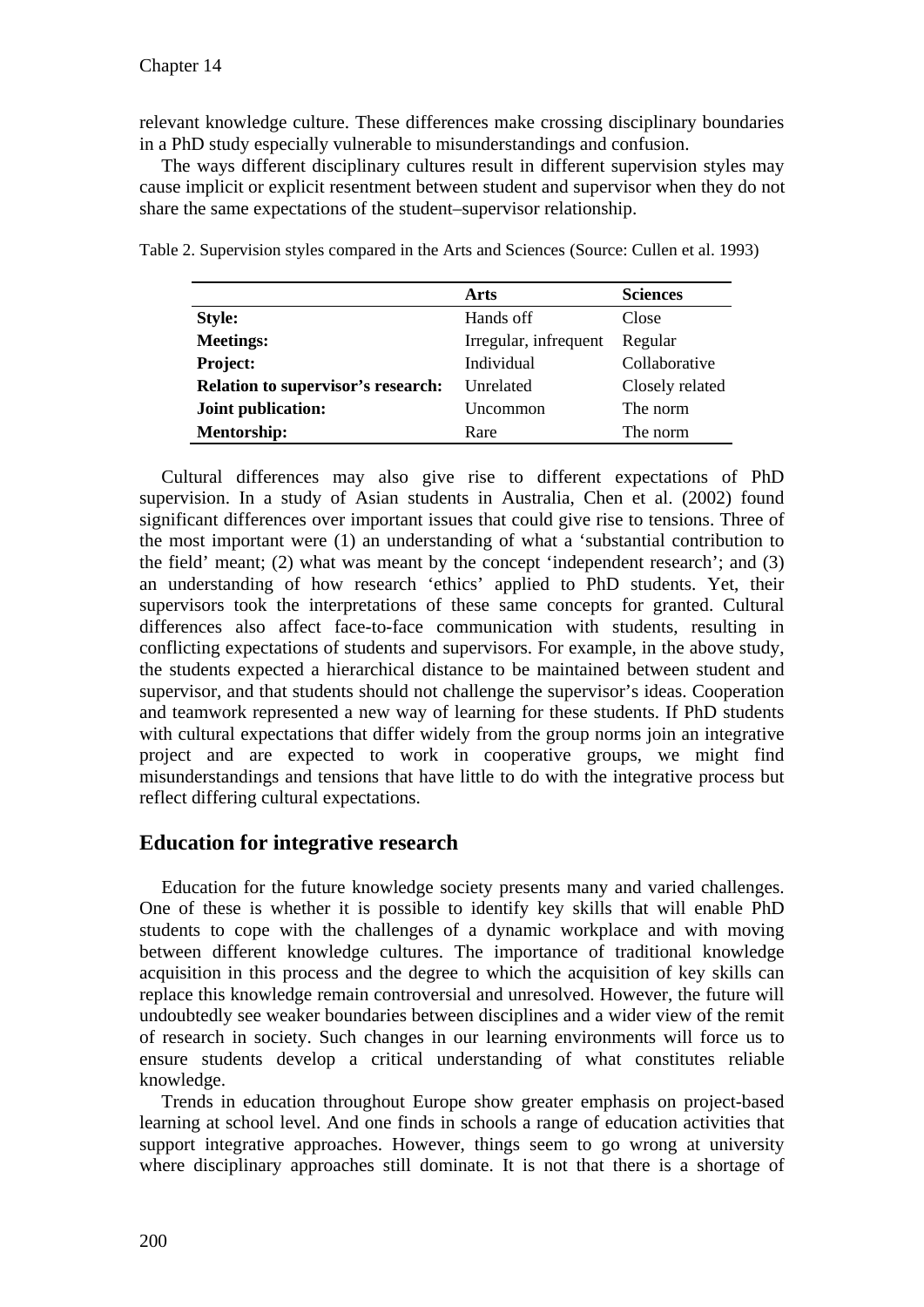integrative courses at universities, especially in environmental sciences. At graduate level, there are increasing opportunities for students to take courses across departments and to sew together a degree that provides wide perspectives on land management. However, one weakness of many of these courses is that disciplinary experts teach the individual course units. Integration between, for example, ecology and economy units, is often left to the students.

At the research-training level several problem areas remain. Of these, two serious problems are transition problems that currently affect many PhD students. These are (1) the shortage of supervisors experienced in integrative research and (2) the lack of academic identity felt by research students. There are few experienced supervisors available to take responsibility for research training – they may lack motivation/commitment to interdisciplinarity or have little experience as an interdisciplinary researcher. Both problems will improve but it will take time. In the meantime, we are left with a situation where too many PhD students struggle with research tasks that their supervisors cannot tackle. In our INTELS research we have found that interdisciplinary studies may be a hard internship, one that may lead to poorer chances of completion or longer time to complete (Tress, Tress and Fry 2005). Our surveys show that PhD students in integrative projects take longer than average to complete their studies. Only about one third of the surveyed PhD students involved in integrative research had finished their study within the agreed time, about 18% finished in extra time. It took them on average five years to complete the doctoral studies. About half of the surveyed students had, however, not finished their project yet. This may be an especially acute problem for research students in transdisciplinary projects where the solving of a specific practical problem may not involve sufficient research activity or originality to qualify for a PhD.

## **Supportive environments for an integrated PhD study**

All of the small and not so small variations between countries and disciplines regarding the support infrastructure and supervision of a PhD student help to identify areas where we can improve PhD education. An important support measure for PhD students is the provision of any special training needs for students embarking on integrative research. Students are often given the task of integrating knowledge generated by disciplinary experts working in the same project. This situation adds to the difficulties faced by integrative PhD students, as it places pressure on them to be able to communicate across knowledge cultures. They face the challenge of working in close cooperation with people with conflicting ideas of what constitutes data or an appropriate form of analysis etc. As if this were not enough of a challenge, it may also be that relationships with supervisors are prejudiced by the student's background, e.g., an ecologist joining a team of resource economists or the opposite might cause certain tensions.

Many PhD students work with real landscape management problems. To do this, they become part of a team that may comprise both other PhD students and more senior researchers from different disciplines. These approaches aim to develop new forms of integrated knowledge, knowledge that will better address environmental problems. In many cases, PhD students involved in integrative research (especially in transdisciplinary approaches) are expected also to interpret research findings and be part of the implementation process, working together with a variety of stakeholders. Creating supportive environments in this context will make extensive demands on the supervisors in the first place, but also on the wider institutional academic culture. It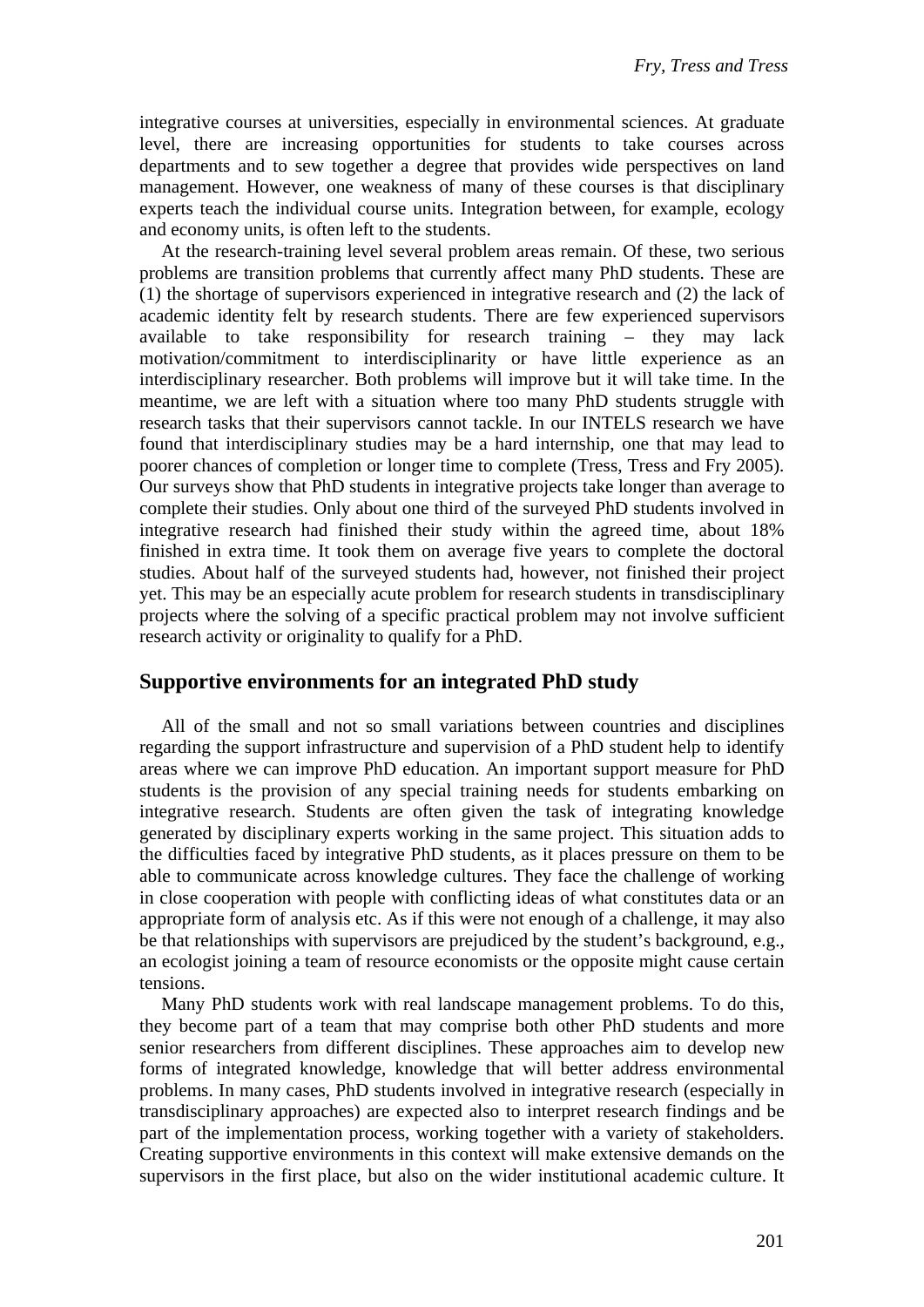will be supervisors who have the daunting task of guiding students through this mire while ensuring that PhD students get the room to develop their own ideas and academic identity.

Further support may be needed when conflict arises between the practical aims of the integrated project and the PhD programme, placing both student and supervisor in a difficult situation. Courses clarifying the nature of the integrative research process will help both groups as will help with understanding the specific project management challenges. Awareness of the cultural and epistemological differences between knowledge cultures will be of great benefit to PhD students, increasing their understanding of different research approaches and perspectives. Attentiveness of these perspectives will help PhD students see the context of the venture they are part of. PhD students in integrative studies may also benefit from courses in key skills related to teamwork, negotiating, communicating etc. that will be of benefit in surviving an integrative project. Supportive environments require both institutional and financial resources to enable PhD projects to be integrated. An important part of this process is the development of an integration plan that clearly identifies the reasons for and ambition levels of the planned integration along with how it will be achieved.

## **Life after a PhD study**

Of concern to PhD students who successfully complete integrative studies is whether or not their integrative thesis will be prized in the job market. Will integrative studies place students at a disadvantage in obtaining a research position at university or in industry when their PhD is completed? The evidence that we have from the INTELS project does not support any bias against integrative studies – in fact the opposite seems to be the case in landscape research, where far more than 50% of job announcements call for integrative skills and the majority of researchers state a positive career effect. Similarly, we find that fears over publishing the results of integrative studies are exaggerated. Nevertheless, it may take longer to complete an interdisciplinary study and fewer publications may result from it, and these may cause a student not be seen as well qualified as one with a disciplinary thesis by an appointments board for a disciplinary university position. Similarly, students completing an integrative project may not be seen as attractive for a teaching position where the new appointee will be responsible for specific disciplinary course units. Such career perspectives should be discussed openly with PhD students to match student wishes and job prospects as part of a personal development plan. The advantages of an integrative PhD and the potential job market should be made clear to students.

The inclusion of coursework in the PhD training is standard practice in Scandinavia but a more recent phenomenon in the UK. This may in part reflect the broader base of Bachelor's and Master's level courses in Scandinavia. It is also a response to the increasing population of PhDs that will not find permanent research positions. Accurate figures are difficult to obtain, but it is estimated that only about 10% of UK PhD students and 35 % in France will remain in university research careers (Eurodoc and Science Next Wave 2005). If this is so, then the inclusion of transferable skills in the training of PhD students will help them in the wider job market and provide a better apprenticeship for a modern university career. As well as subject-specific courses relevant to the student's study, teaching skills, interdisciplinary skills, problem solving, communication, media, business methods,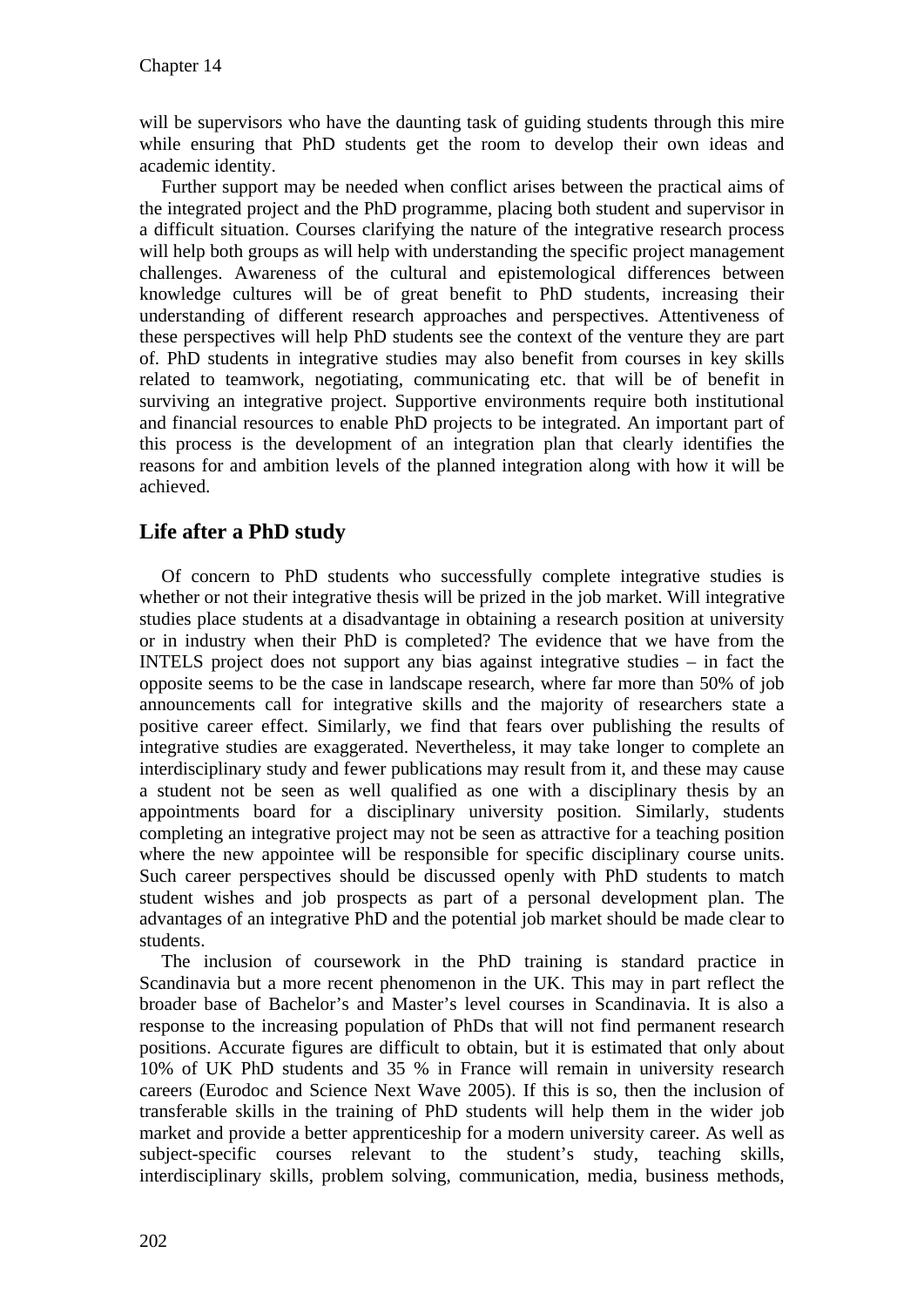intellectual property rights, advanced IT skills, technology transfer and enterprise skills have been discussed in this context (see Pace and Danali 2002; Smith, Pedersen-Gallegos and Riegle-Crumb 2002; and Demeritt 2004 as well as The NewRoute PhD at http://www.grad.ac.uk).

The UK-based national review of emerging practices in the use of 'Personal Development Planning' for postgraduate researchers provides a further example of the increasing interest in providing activities aimed at improving skills and experience of PhD students (see http://www.grad.ac.uk). The review found that supervisors (or supervisory teams) are seen by PhD students as the key to the quality of their experience, progress, achievement and learning, including the process of personal development planning. This further emphasizes the importance of the role of the supervisor from project concept to life after a PhD study.

## **Conclusion**

Integrative research can be an interesting but also a threatening process for a doctoral study. It can clearly broaden the scope of a PhD study and may be successful as long as realizing integration does not become the only goal in the study. We highly recommend PhD students to think about the opportunities and consequences of becoming involved in integrative studies, both as a career and personally. Wherever possible, colleagues, supervisors or friends should be consulted to gain as clear a picture as possible of what is expected from young researchers in such projects. Once the decision has been made in favour of an integrative approach, we need to make sure the levels of support and infrastructure are sufficient. This includes decisions regarding having one supervisor or a supervisory team. Several countries have made supervisory teams compulsory.

A difficult but important question is: where will the PhD degree lead you? Are you aiming at an academic career as a researcher or do you prefer a professional career outside academia? This has great influence on how you plan and set up your PhD study. Think about how you are going to achieve integration in your project. Are you preparing a thesis or a collection of papers? What is important for you, the product you have at the end of your PhD study, the process you are going through, or both? Will you gain skills that you can use in the workplace? Select your supervisor carefully, and examine whether you will be joining an active research group. Being part of a research group has many practical advantages for students joining rapidly developing fields through rapid access to the literature, methods and the security of belonging to a knowledge culture.

#### **References**

- Booth, A.L. and Satchell, S.E., 1995. The hazards of doing a PhD: an analysis of completion and withdrawal rates of British PhD students in the 1980s. *Journal of the Royal Statistical Society A,* 158 (2), 297-318.
- Chen, S., Absalom, D. and Holbrook, A., 2002. *Cultural conflict in PhD supervision*. SORTI, University of Newcastle. [http://www.aare.edu.au/conf03nc/ ch03029z.pdf]
- Cullen, D.J., Pearson, M., Lawrence, J.S., et al., 1993. *Establishing effective PhD supervision*. Australian Government Publishing Service. [http:// www.dest.gov.au/archive/highered/eippubs/230/230\_full.pdf]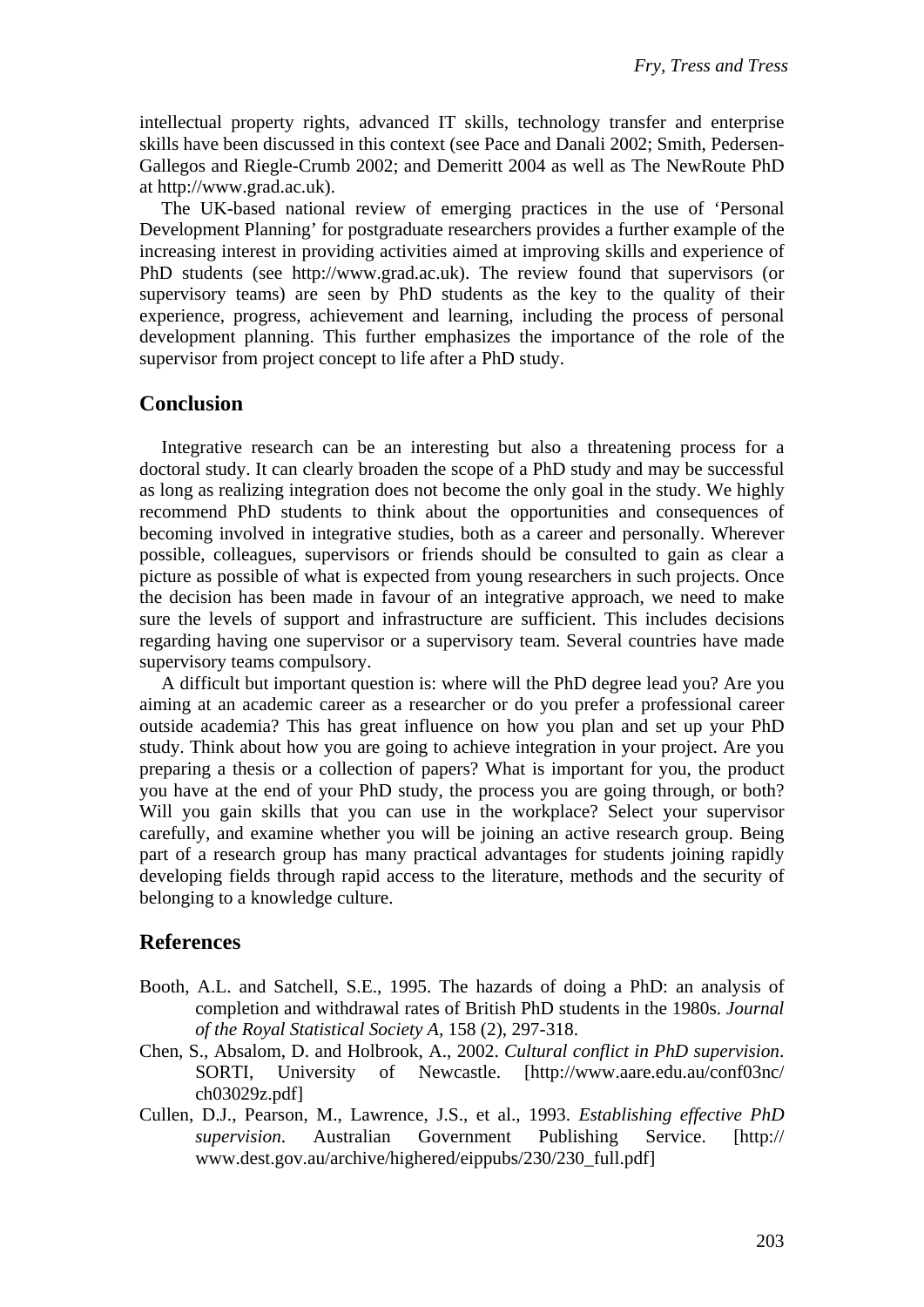- Demeritt, D., 2004. Research training and the end(s) of the Ph.D. *Geoforum,* 35 (6), 655-660.
- Eurodoc and Science Next Wave, 2005. *The Eurodoc Exchange: sharing a vision for the future of research in Europe*. Eurodoc. [http://nextwave.sciencemag.org/ feature/eurodocexchange.shtml]
- European Commission, 2003a. *Key figures 2003-2004: towards a European research area, science, technology and innovation*. Office for Official Publications of the European Communities, Luxembourg. [http://europa.eu.int/comm/ research/era/pdf/indicators/benchmarking2003\_en.pdf]
- European Commission, 2003b. *She figures 2003: women and science, statistics and indicators*. Office for Official Publications of the European Communities, Luxembourg. [http://europa.eu.int/comm/research/science-society/pdf/ she\_figures\_2003.pdf]
- Fry, G.L.A., 2001. Multifunctional landscapes: towards transdisciplinary research. *Landscape and Urban Planning,* 57 (3/4), 159-168.
- Golde, C.M. and Gallagher, H.A., 1999. The challenges of conducting interdisciplinary research in traditional doctoral programs. *Ecosystems,* 2 (4), 281-285.
- Mullins, G. and Kiley, M., 2002. 'It's a PhD, not a Nobel Prize': how experienced examiners assess research theses. *Studies in Higher Education,* 27 (4), 369- 386. [http://www.flinders.edu.au/pgsa/downloads/mullins\_&\_kiley\_02.pdf]
- Pace, C.B. and Danali, S., 2002. Construction Ph.D. level education. *Journal of Construction Education,* 7 (1), 6-15.
- Phillips, E.M. and Pugh, D.S., 2000. *How to get a PhD: a handbook for students and their supervisors*. 3rd edn. Open University Press, Maidenhead.
- Quality Assurance Agency for Higher Education, 2004. *Code of practice for the assurance of academic quality and standards in higher education. Section 1: Postgraduate research programmes*. 2nd edn. Quality Assurance Agency for Higher Education, Mansfield. [http://www.qaa.ac.uk/academicinfrastructure/ codeOfPractice/section1/postgrad2004.pdf]
- Sadlak, J. (ed.) 2004. *Doctoral studies and qualifications in Europe and the United States: status and prospects*. UNESCO CEPES, Bucharest. UNESCO Studies on Higher Education. [http://www.cepes.ro/publications/pdf/Doctorate.pdf]
- Smith, S.J., Pedersen-Gallegos, L. and Riegle-Crumb, C., 2002. The training, careers, and work of Ph.D. physical scientists: not simply academic. *American Journal of Physics,* 70 (11), 1081-1092.
- Tress, B., Tress, G. and Fry, G., 2005. Integrative studies on rural landscapes: policy expectations and research practice. *Landscape and Urban Planning,* 70 (1/2), 177-191.
- Van Ours, J.C. and Ridder, G., 2003. Fast track or failure: a study of the graduation and dropout rates of Ph D students in economics. *Economics of Education Review,* 22 (2), 157-166.
- Whittle, J., 1992. Research culture, supervision practices and postgraduate performance. *In:* Zuber-Skerritt, O. ed. *Starting research: supervision and training*. The Tertiary Education Institute, University of Queensland, Brisbane, 86-107.